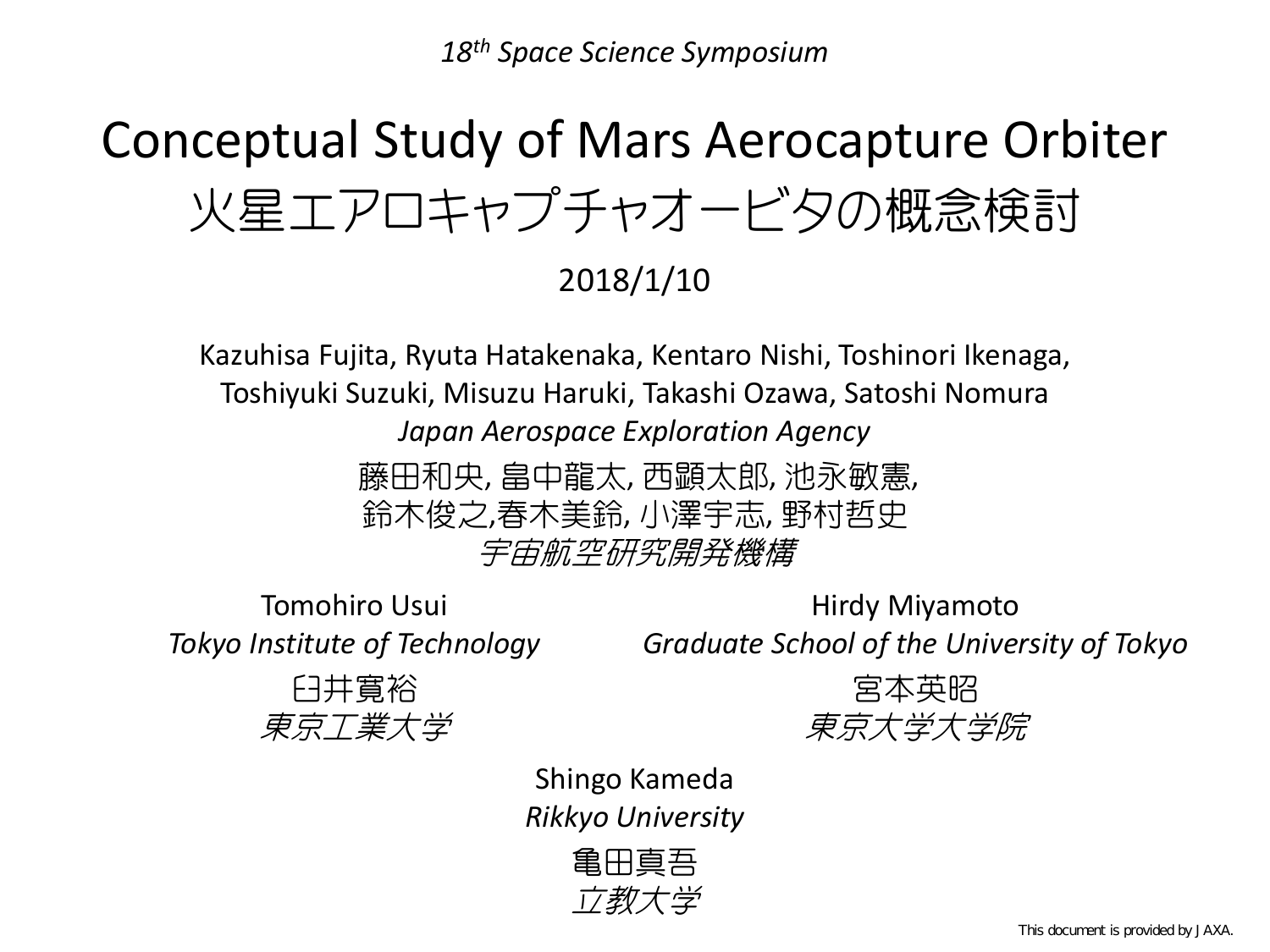

### ■ 本文書の目的

はじめに

● 本文書は, イプシロンロケット(増強型)を利用した小型ミッションとして, 火星エアロキャプ チャオービタの概念検討を実施したものである.

#### Ŧ 適用文書

### ■ 参考文書

- 1. 藤田ほか, 「イプシロンロケットによる火星着陸探査の可能性検討」,イプシロン搭載宇宙科学 ミッション・シンポジウム, 宇宙科学研究所, <sup>2014</sup> 年 <sup>1</sup> 月.
- 2. 藤田ほか, 「将来の火星着陸探査に求められる輸送系技術と研究開発の現状」, 第 49 回 月・ 惑星シンポジウム, 宇宙科学研究所, <sup>2016</sup> 年 <sup>7</sup> 月.
- 3. イプシロンロケットによる火星探査の可能性検討(技2016‐00‐20A)
- 4. エアロキャプチャ技術の研究 平成 <sup>29</sup> 年度 究計画書(技2016‐00‐39)
- 5. ロケットフェアリングを用いたエアロキャプチャシステムの初期検討(技2016‐00‐28B)
- 6. HTV‐M と火星探査技術実証計画(提案)(技2017‐00‐10A)
- 7. フェアリング一利用火星エアロキャプチャのコリドー検索(技2017‐02‐01A)
- 8. 藤田ほか, 「火星探査の新しい戦略と火星探査技術実証(提案)」,惑星科学会 2017 年秋季 講演会, 大阪大学, 2017 年 9 月.
- 9. 藤田和央, 「火星探査の現在, 過去, 未来」,第 <sup>2</sup> 回重力天体着陸シンポジウム, 宇宙科学研究 所, 2017 年 2 月.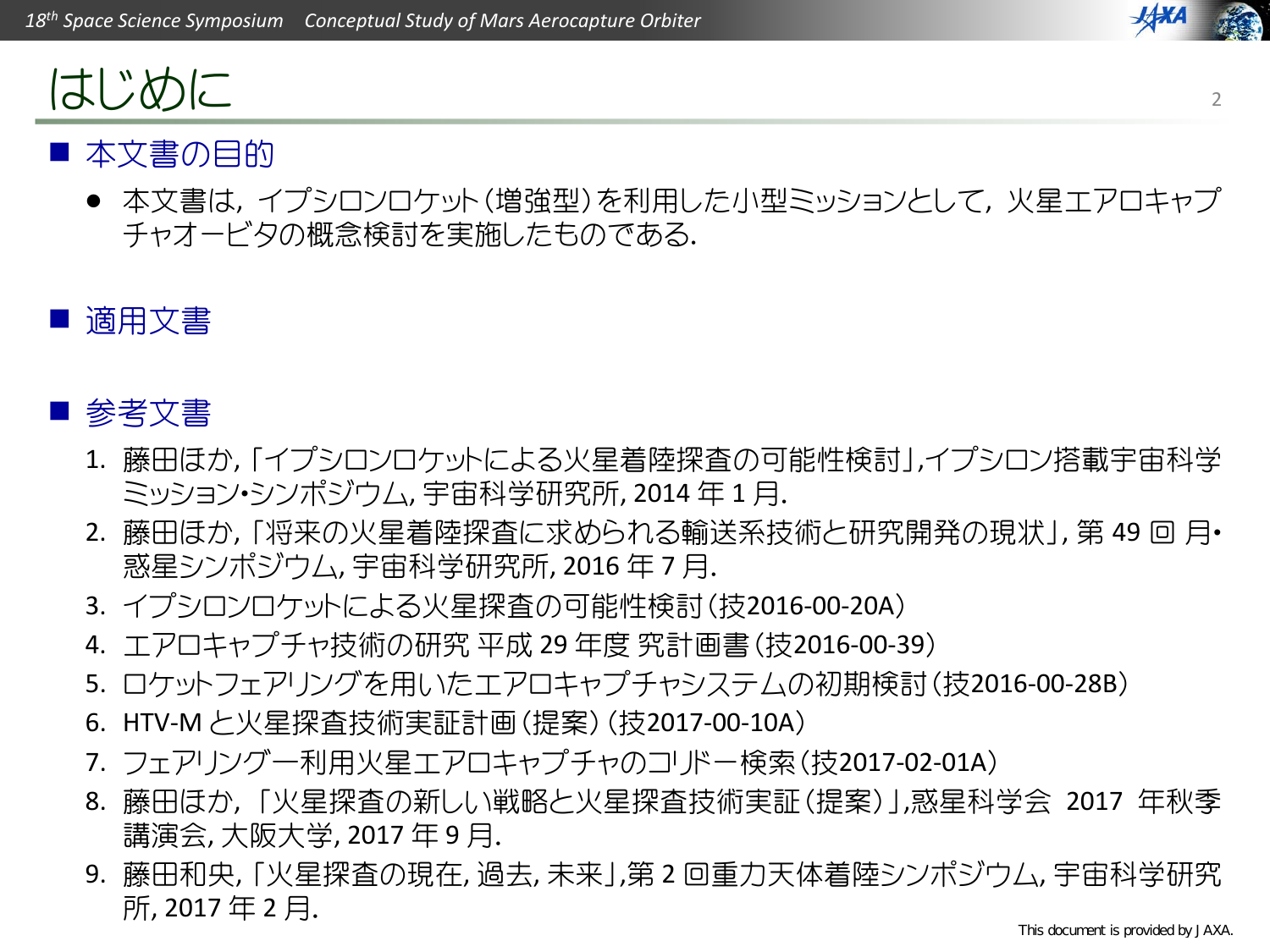

## 改訂記録

| 改訂記号 | 改訂内容                    | 改訂日        | 改訂者  |
|------|-------------------------|------------|------|
| 初版   | 技2017-02-06の検討内容をアップデート | 2018/01/10 | 藤田和央 |
|      |                         |            |      |
|      |                         |            |      |
|      |                         |            |      |
|      |                         |            |      |
|      |                         |            |      |
|      |                         |            |      |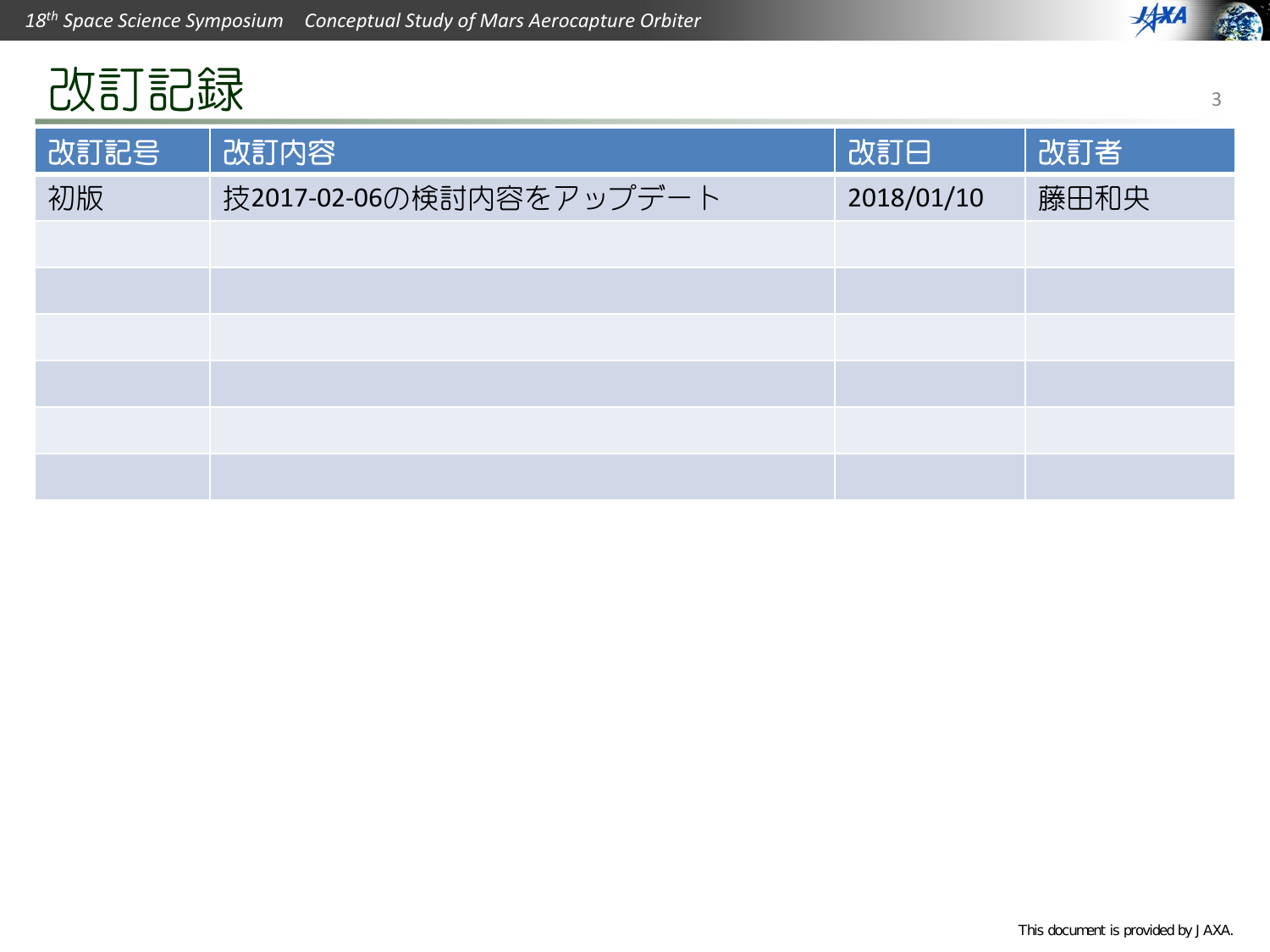### Purpose, Goal, & Objectives of Mars Aerocapture Orbiter 4

#### Ŧ Strategy of Mars Exploration

- $\bullet$  In the situation that not only NASA and ESA have performed but also Asian countries are planning Mars exploration in 2020s, if Japan launches <sup>a</sup> Mars exploration, its significance, purpose, and outcome will be strongly questioned. The key word may be novelty and originality, and bold challenges with high creativity will be needed for exploration engineering.
- $\bullet$  Meanwhile, to realize Mars surface mission that the JSPS supports, secure and step‐by‐step acquisition of EDL technology is needed (security & reliability <sup>&</sup>gt; novelty & originality).
- $\bullet$  Mars Aerocapture Obiter as <sup>a</sup> small‐class mission must be <sup>a</sup> best solution for this question, following MMX, leading to Mars surface missions, and performing high cost effectiveness.

#### Ŧ Mission Objectives and Expected Results

| <b>Mission Objectives</b>                                                            | <b>Expected Results</b>                                                                                                                                          |
|--------------------------------------------------------------------------------------|------------------------------------------------------------------------------------------------------------------------------------------------------------------|
| To insert a Mars orbiter by aerocapture                                              | Partial demonstration of EDL technologies required<br>for future surface missions (technical continuity),<br>and the world's first acquisition of AC technology. |
| To provide platform functions for surface<br>missions (data relay, EDL support etc.) | International cooperation for existing platforms /<br>provision for future Japan's surface missions.                                                             |
| To provide platform functions for long-<br>term scientific observation of Martian    | Realization of remote-sensing,<br>Martian<br>space<br>weather & climate exploration observation, etc.                                                            |
| environments                                                                         | Acquisition of information required for landing point<br>selection in future surface missions.<br>This document is provided by JAXA                              |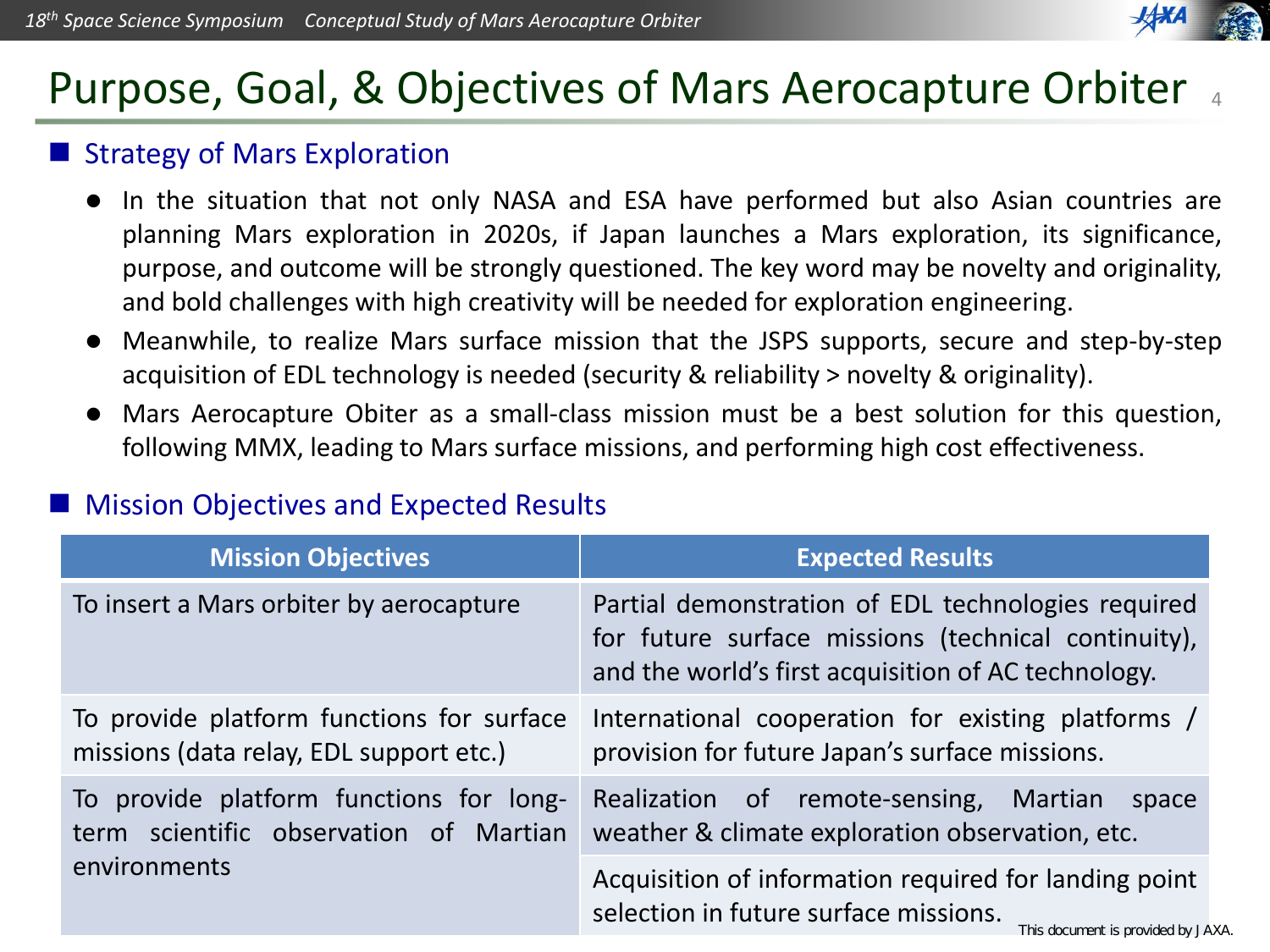### Casting in Exploration Roadmap (Proposed)



5

**JAXA**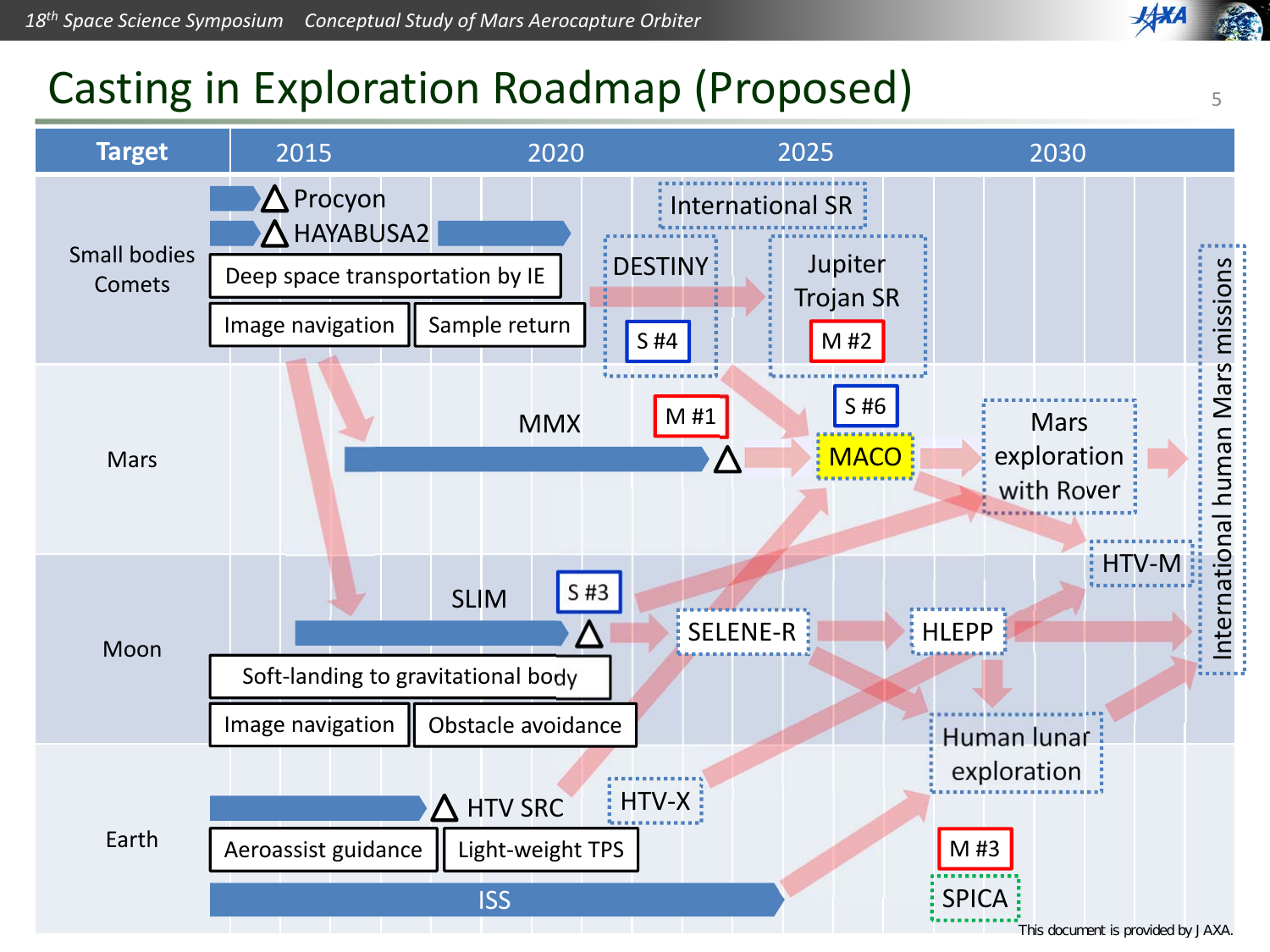### Orbit Planning (1/2)

#### Ŧ Mars Transfer Orbit

- $\bullet$ Launch @ 2026/10/31, Arrival at Mars on 2027/08/20 (0 rev. about sun)
- $\bullet$ • Arrival  $C_3$  = 7.36 km<sup>2</sup>/s<sup>2</sup> ( $V_{\infty}$  = 2.713 km/s)

#### Ŧ Launch Capability of Epsilon

- $\bullet$ Similar to SLIM (using KM)
- $\bullet$  Assessed as TMI from SLIM IF orbit(250 <sup>x</sup> 19,000 km)

| Launch epoch                           | 2026 window                          |
|----------------------------------------|--------------------------------------|
| Departure $C_3$                        | 9.18 km <sup>2</sup> /s <sup>2</sup> |
| <b>TMI AV</b>                          | $1.61$ km/s                          |
| <b>TMI WET Mass</b><br>$(lsp = 310 s)$ | 323 kg                               |
| Arrival $C_3$                          | 7.36 $km^2/s^2$                      |
| Arrival $V_{\infty}$                   | $2.713$ km/s                         |
| Flight time                            | 293 days                             |

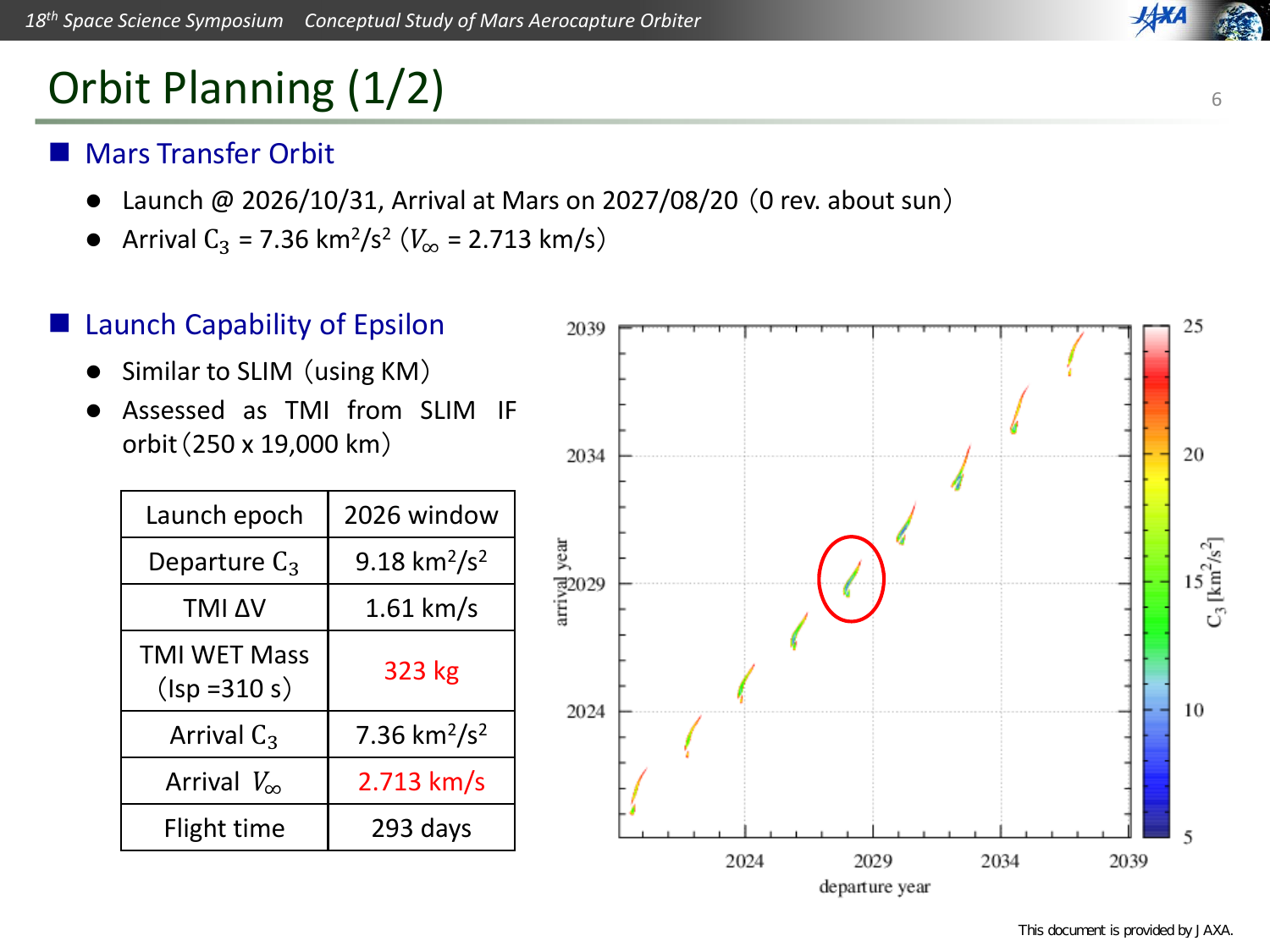## Orbit Planning (2/2)

#### Ŧ Visibility & Communicability on Arrival

- $\bullet$ Distance from Earth is 2.2 AU (relatively long but communicable)
- $\bullet$ SEP <sup>=</sup> 38<sup>º</sup> (not bad). Conjunction occurs 2.5 month after MOI (late enough for initial operation).



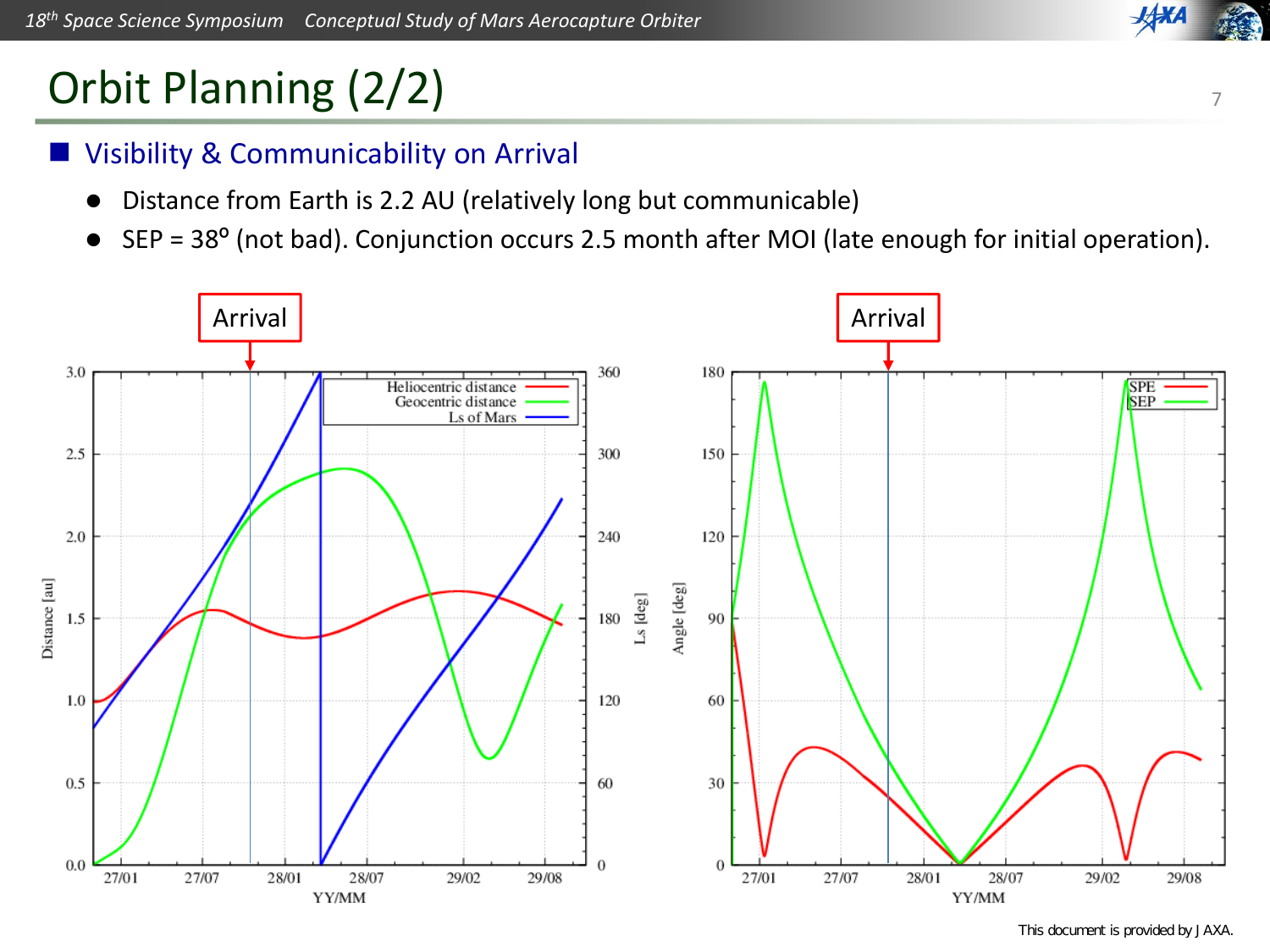### Aerocapture Corridor Assessment (1/2)

#### Ŧ Trans‐Mars Orbit

- Launch on 2026/10/31, Mars arrival on 2027/8/20  $(L_s = 148.5)$  as previously defined (0 rev.)
- Arrival  $V_{\infty}$  = 2.713 km/s,

#### Ŧ Mars Atmosphere Model

- Nominal, High-density, Low-density models are developed for arrival epoch by using Mars-GRAM 2005 v13.
- Nominal model is defined as <sup>a</sup> daily and global average, while high‐density and low‐density models are defined as upper and lower limits with +5σ and –5σ dissipations, respectively.

#### Ŧ Mars Gravity Model

- Martian surface is assumed as <sup>a</sup> spheroid.
- $\bullet$ Mars gravity is assumed as <sup>a</sup> mass point located at the spheroid center.

#### Ŧ Aerocapture Procedure & Target Orbit

- Based on mission requirement from Martian Space Weather & Climate Exploration Mission, <sup>a</sup>  $300\times5,000$  km polar orbit synchronized with Mars rotation is selected as the target orbit.
- $\bullet$  After deceleration by atmosphere, periapsis raise maneuver is conducted to raise the periapsis altitude to 300 km at the first apoapsis, then apoapsis altitude is adjusted to 5,000 km by apoapsis adjust maneuver at the second periapsis.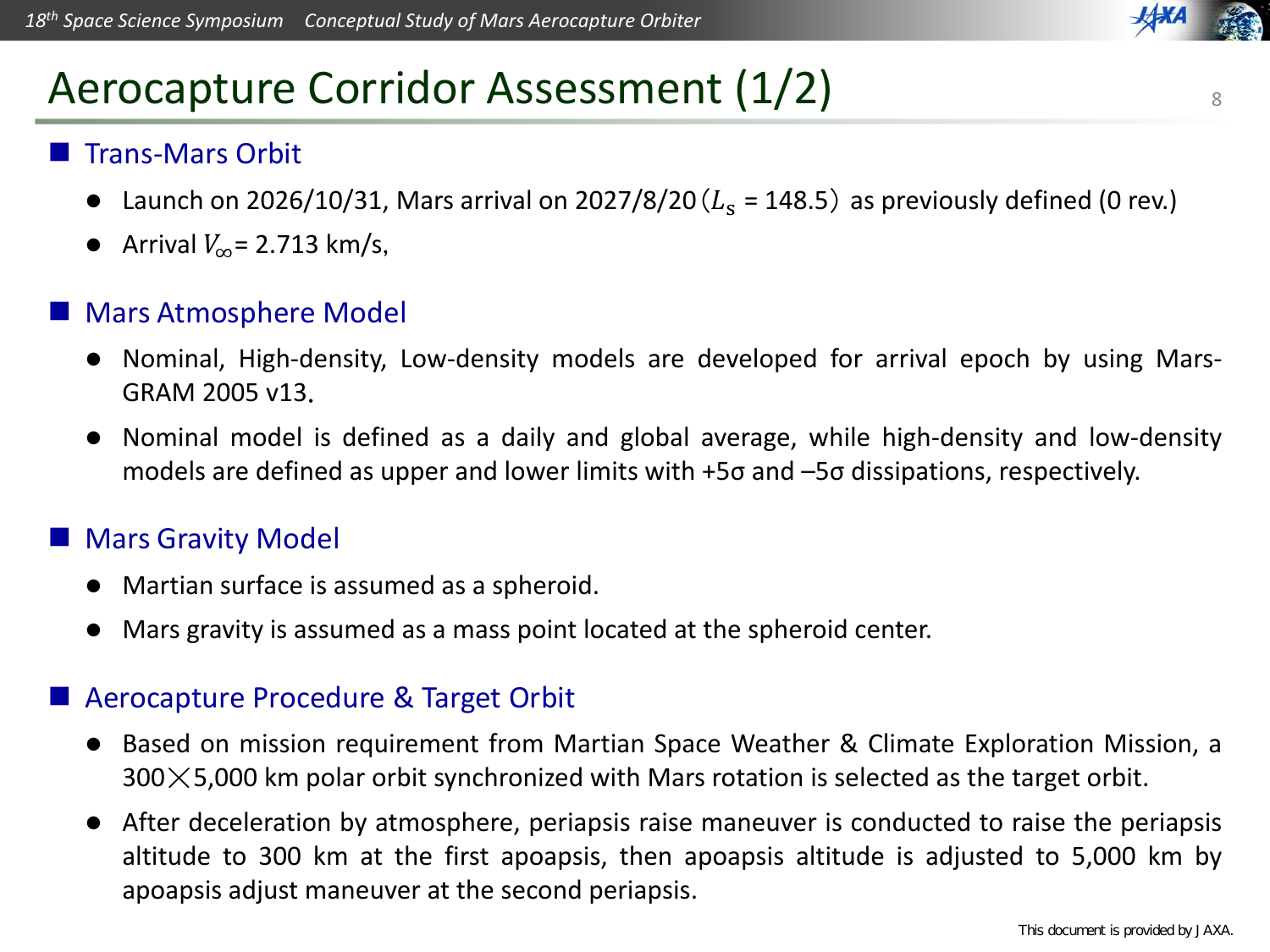### Assessment of Aerocapture Corridor (2/2)

#### Ŧ Constraint Conditions on Post‐Aerocapture Maneuver

- 1. The total post‐aerocapture ΔV (the sum of periapsis raise and apoapsis adjust maneuver ΔV) should be less than 100 m/s. This constraint is required for aerocapture to be superior to propulsive orbit insertion with respect to mass budget.
- 2. The first apoapsis after atmospheric exit should be less than 30 Rm (the orbiter should be safely captured by Martian gravity). This is automatically satisfied when 1 is fulfilled.
- 3. Flight time from atmospheric exit to the first apoapsis should be greater than 30 minutes. This period is required for attitude determination and attitude control prior to periapsis raise maneuver.
- 4. Corridor width should be wider than 3<sup>º</sup>. According to past studies, orbit determination by using DSN realizes flight path angle accuracy within 0.1<sup>º</sup>.

| Parameters                      | Unit  | Errors $(\pm 3\sigma)$ |
|---------------------------------|-------|------------------------|
| Position error (X)              | m     | 12459.5                |
| Position error (Y)              | m     | 3058.6                 |
| Position error (Z)              | m     | 5482.5                 |
| Velocity error (magnitude)      | m/sec | 8.356                  |
| Velocity error (flight path)    | deg   | 0.06                   |
| Velocity error (flight azimuth) | deg   | 0.04                   |

#### Ŧ Numerical Method

- $\bullet$ Flight dynamics code *SDF28‐012* is used in the mass‐point mode (3‐degrees‐of‐freedom).
- $\bullet$  Range of flight path angle acceptable for aerocapture is determined by changing the ballistic coefficient from 10 to 1,000, and the lift-to-drag ratio (L/D) from  $-0.4$  to  $+0.4$ .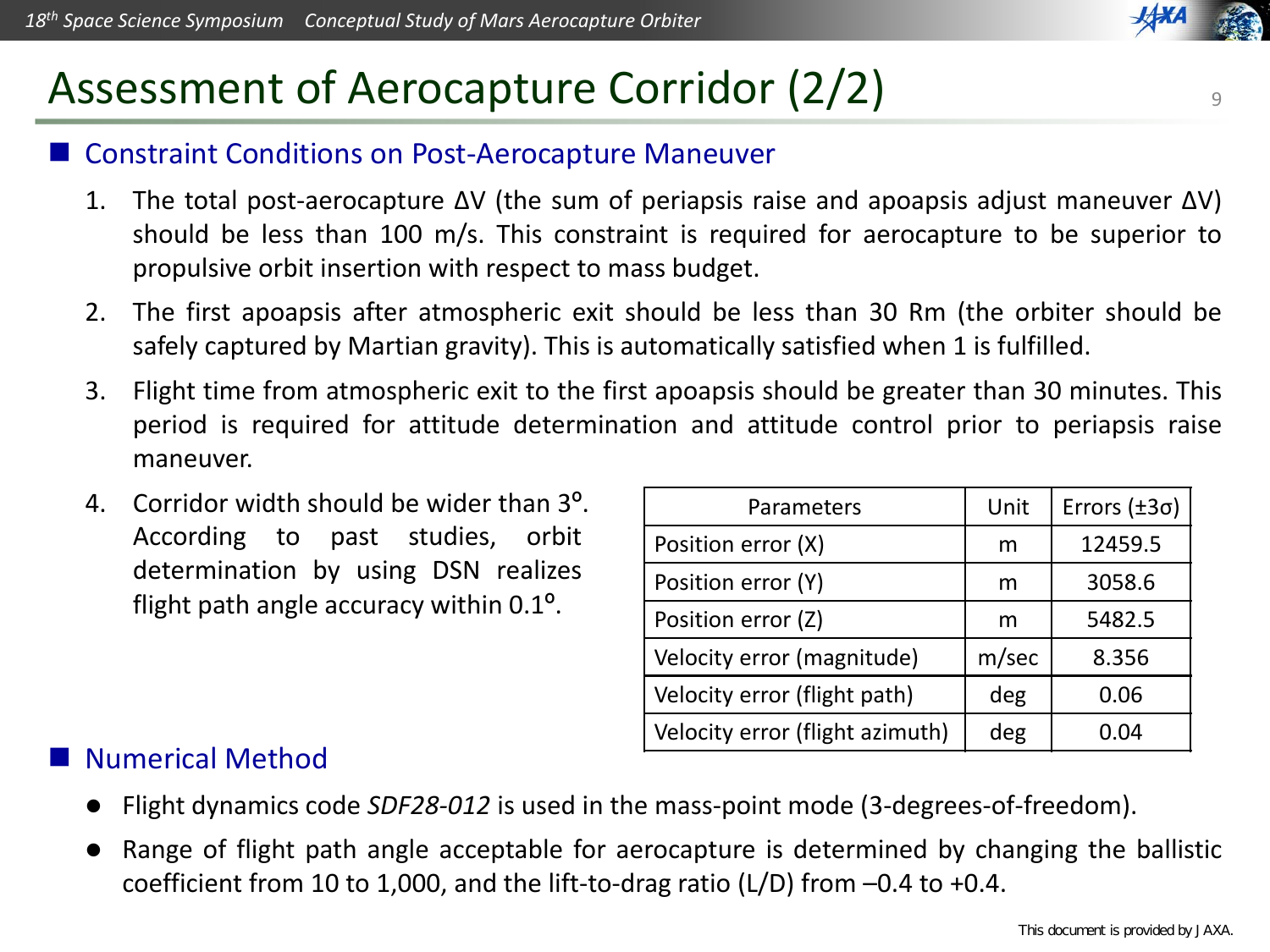

### Mars Atmosphere Model

#### Ŧ MarsAtmosphere‐20270820



This document is provided by JAXA.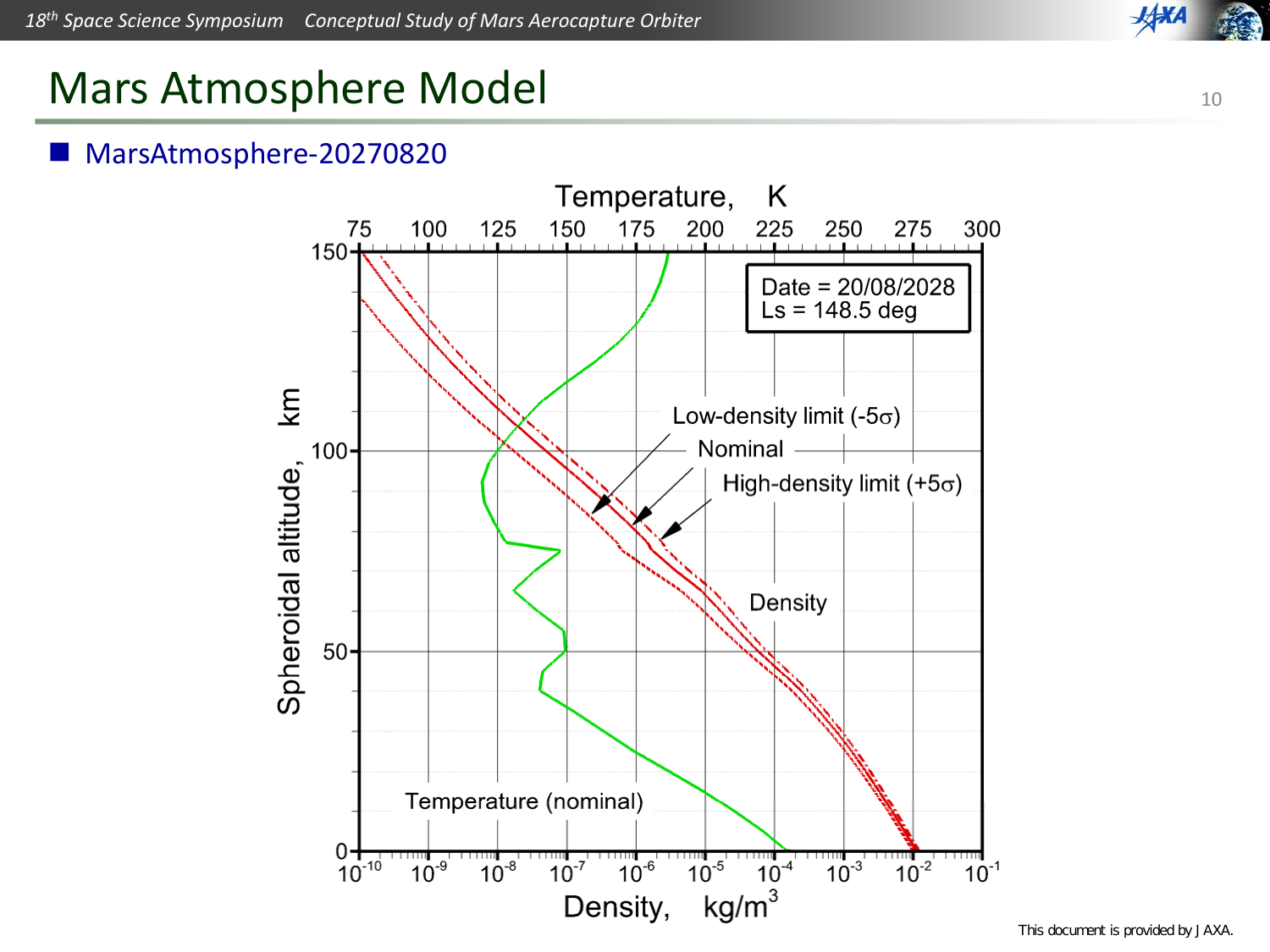

### Aerocapture Corridor & Design Point

#### Ŧ Design Point

- $\theta$  β = 85.7 kg/m<sup>2</sup>
- $\bullet$  $|L/D| = 0.2$
- $\bullet$  $y = -13.28^{\circ}$

#### Ŧ Corridor Characteristics

- $\bullet$  $Δ$  γ = 3.2<sup>o</sup> (> 3.0<sup>o</sup>)
- $\bullet$  Post aerocapture ΔV <sup>&</sup>lt; 100.0 m/s

 $(\text{minimum} = 46.3 \text{ m/s})$ 



11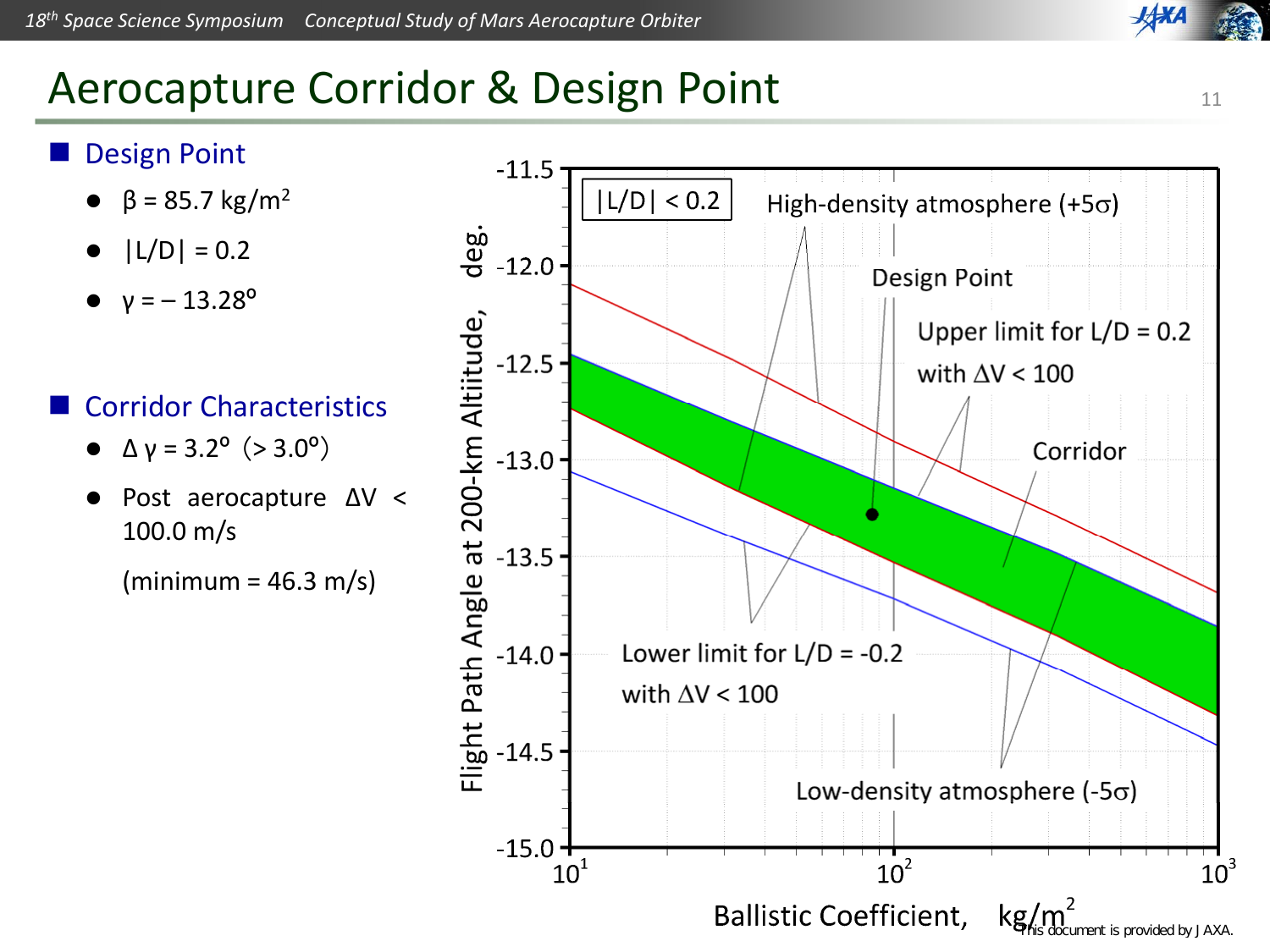### Aerodynamic Shape Definition (1/2)

#### Ŧ Influential Parameters for Aerodynamic Shape

- $\bullet$ Dependence of L/D on angle of attack (linear)
- $\bullet$ Sensitivity to center of gravity (small)
- $\bullet$ Aerodynamic heat transfer rate (small)
- $\bullet$ Stability around trim angle (high)
- $\bullet$ Accommodatability (high)
- $\bullet$ Surface to volume ratio (low)

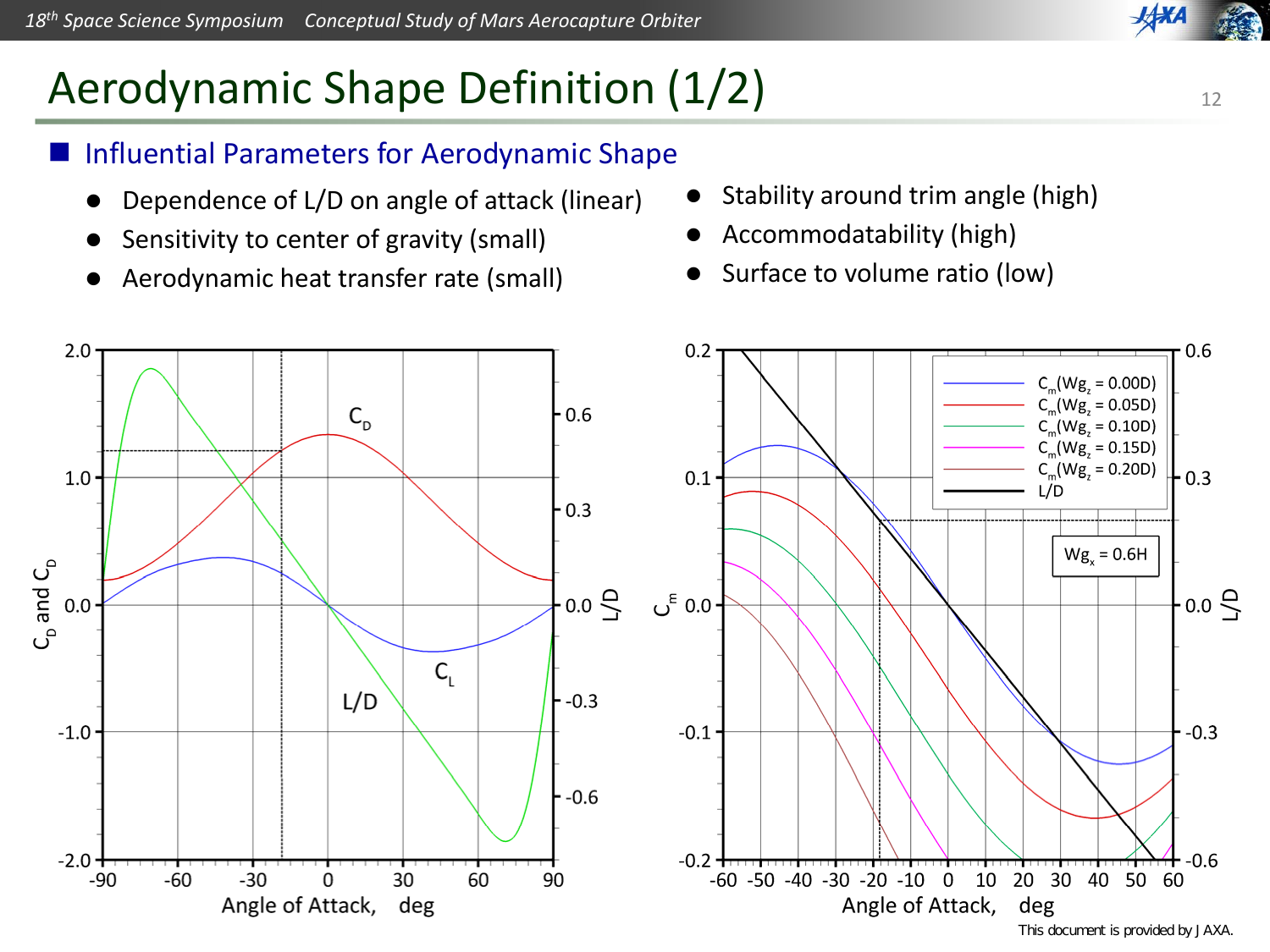## Aerodynamic Shape Definition (2/2)

#### Ŧ Aerodynamic Shape Optimized for Aerocapture

 $\bullet$ Half cone angle of 60° is favorable rather than 70° (Viking-type aeroshell).



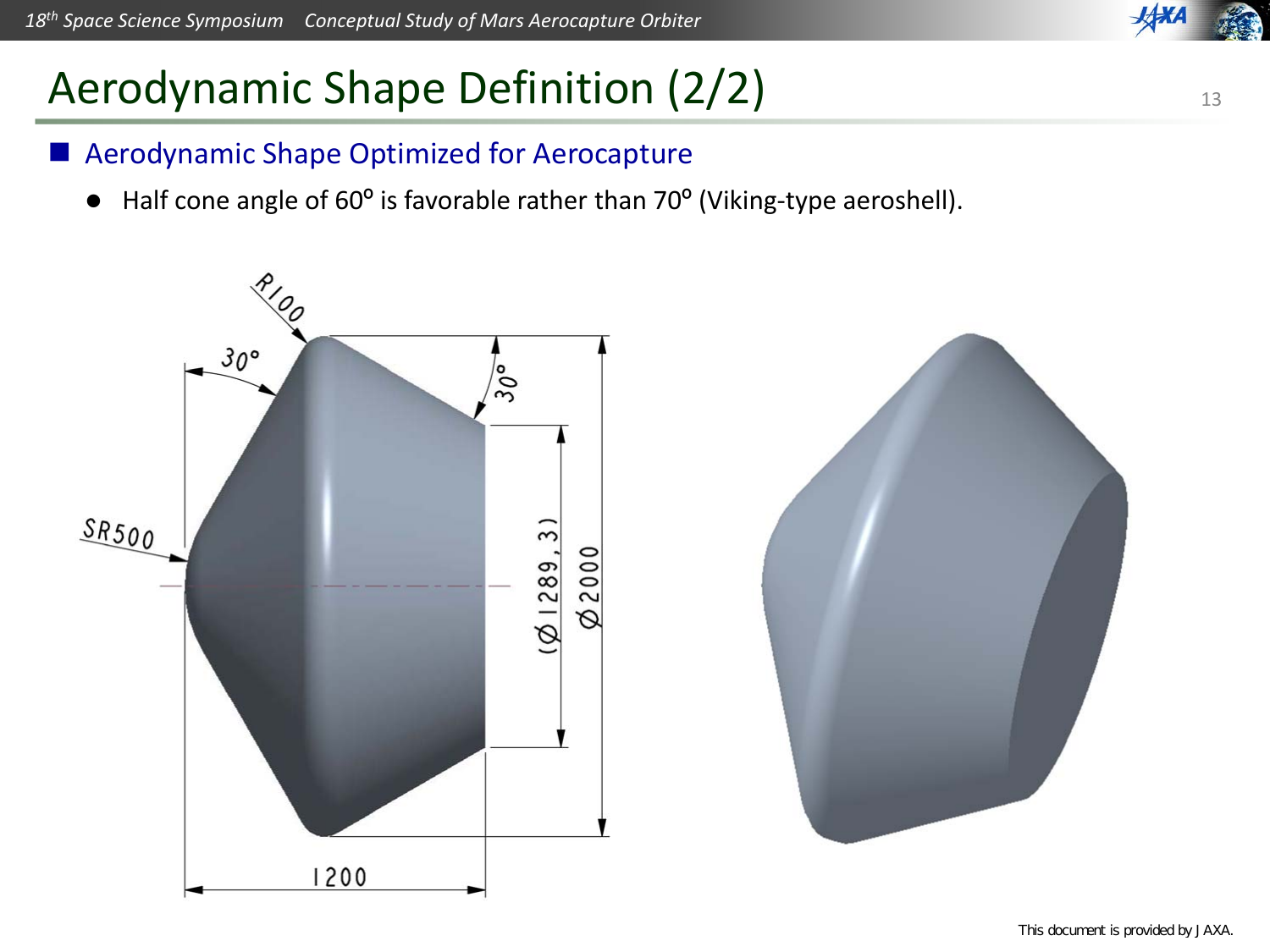### Aerocapture Orbit Baseline

#### Ŧ TRJ‐20270820‐180110

- $\bullet$ Peak heating is about 0.32 MW/m<sup>2</sup> at stagnation point. Total heat is 42 MJ/m<sup>2</sup>.
- $\bullet$ Peak dynamic pressure is approximately 1.3 kPa.
- $\bullet$ Baseline orbit data are given as *TRJ‐20270820‐180110.dat*



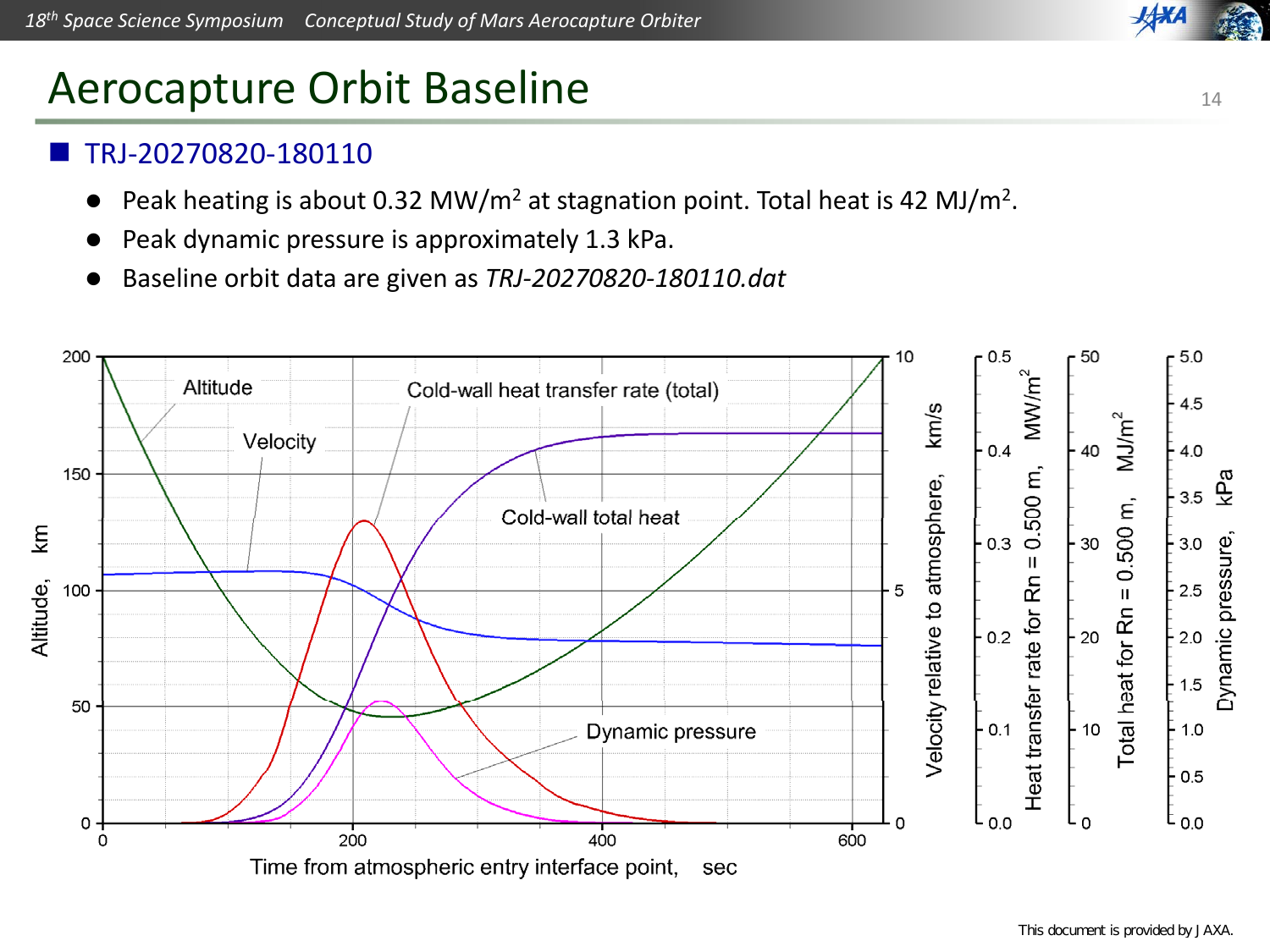### **XXA**

### Summary of Design Parameters

| <b>Parameters</b>                                        | <b>Specification</b>    | <b>Remarks</b>                       |
|----------------------------------------------------------|-------------------------|--------------------------------------|
| $V_{\infty}$ , km/s                                      | 2.713                   |                                      |
| Total mass (WET), kg<br>Aeroshell mass, kg<br>Others, kg | 323<br>$45 + 24$<br>254 | Forebody + Aftbody                   |
| Aeroshell diameter, mm                                   | 2,000                   | Storable in Epsilon fairing          |
| Aeroshell height, mm                                     | 1,200                   | Storable in Epsilon fairing          |
| Atmospheric entry I/F altitude, km                       | 125                     |                                      |
| Ballistic coefficient ( $\beta$ ), kg/m <sup>2</sup>     | 85.7                    | $C_0S = 3.77$ m <sup>2</sup>         |
| $C_{D}$                                                  | 1.20                    |                                      |
| L/D                                                      | 0.2                     | Trim angle of attack = $-18^{\circ}$ |
| Flight path angle, deg                                   | $-13.28^{\circ}$        |                                      |
| Corridor width $(\Delta y)$ , deg                        | 0.32                    | $> 0.3^{\circ}$ (requirement)        |
| Periapsis altitude (target), km                          | 300                     |                                      |
| Apoapsis altitude (target), km                           | 5,000                   |                                      |
| Apoapsis altitude range (3o), km                         | 4,870 to 5,050          | <b>Adjusted after MOI</b>            |
|                                                          |                         |                                      |

This document is provided by JAXA.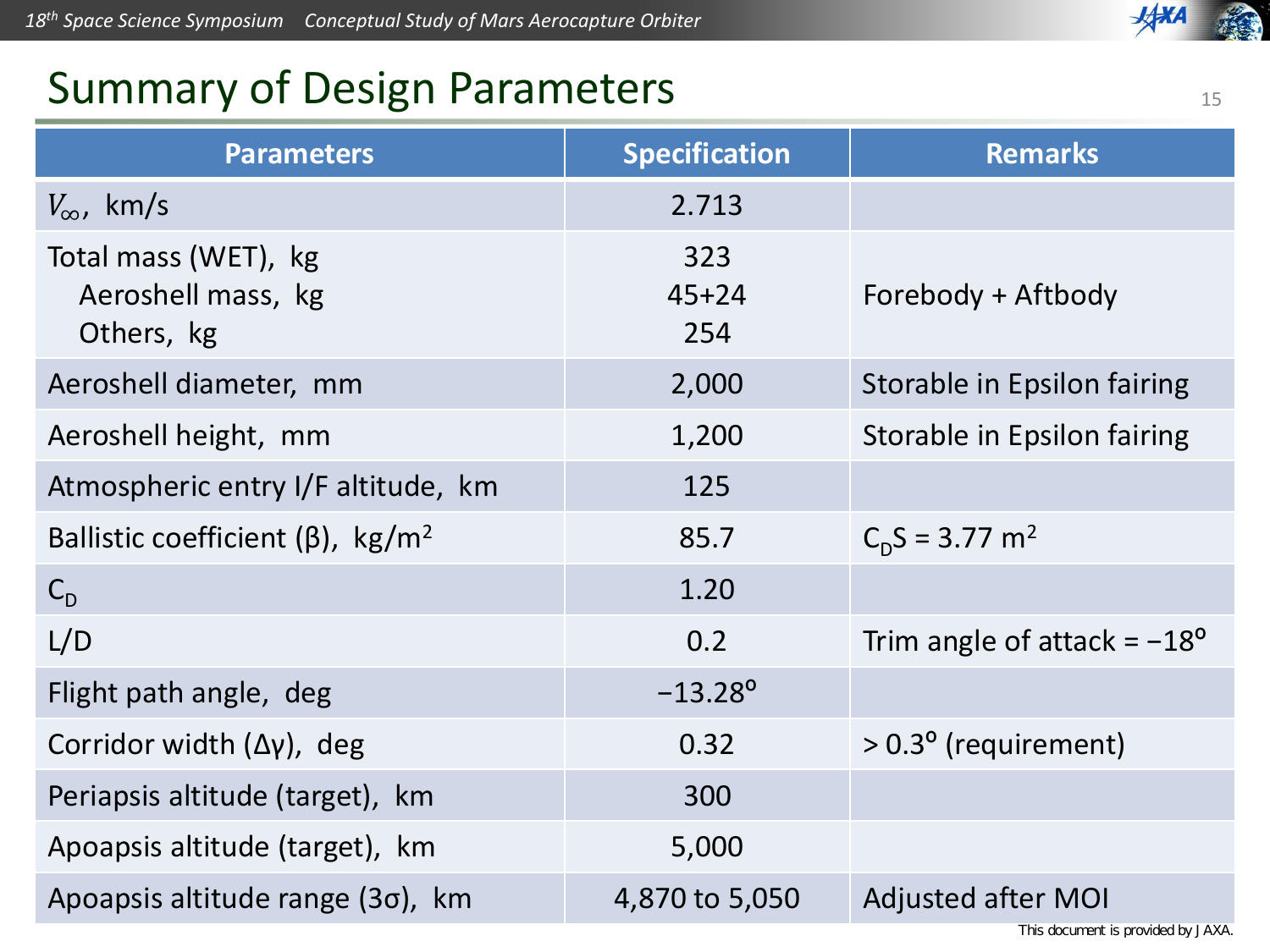### **JAXA**

### Communication Subsystem Design

#### Ŧ Orbiter‐Ground

|      |            | <b>XHGA</b>       |             | <b>XMGA</b> |             | XLGA (beacon)           |             |           |
|------|------------|-------------------|-------------|-------------|-------------|-------------------------|-------------|-----------|
| AU   |            |                   | $\phi$ 0.3m | $\phi$ 0.4m | (Boresight) | $(\pm 12.5 \text{deg})$ | (Boresight) | (t60deg)  |
| 1.2  | <b>TLM</b> | bit rate (bps)    | 1024        | 2048        | 256         | 128                     | N/A         |           |
|      |            | margin (dB)       | 2.3         | 1.8         | 3.1         | 2.4                     |             |           |
|      |            | status            | OK          | OK          | <b>OK</b>   | OK                      |             |           |
|      |            | margin $(dB)$     | 4.3         | 6.8         | 3.9         | 4.2                     | 6.2         | 0.2       |
|      | carrier    | status            | OK          | OK          | OK          | OK                      | OK          | <b>NG</b> |
|      | <b>TLM</b> | bit rate (bps)    | 512         | 1024        | 128         | 64                      |             |           |
| 1.54 |            | margin $(dB)$     | 3.1         | 2.6         | 3.8         | 2.9                     | N/A         |           |
|      |            | status            | OK          | OK          | OK          | OK                      |             |           |
|      |            | margin $(dB)$     | 6.9         | 4.6         | 5.7         | 4.7                     | 4           | $-2$      |
|      | carrier    | status            | OK          | OK          | OK          | OK                      | OK          | <b>NG</b> |
| 2.25 | <b>TLM</b> | bit rate (bps)    | 256         | 512         | 64          | 16                      |             |           |
|      |            | margin $(dB)$     | 2.3         | 2.1         | 3.2         | 4.1                     | N/A         |           |
|      |            | status            | OK          | OK          | OK          | OK                      |             |           |
|      | carrier    | $margin$ ( $dB$ ) | 10.2        | 10          | 5           | 6.1                     | 0.7         | $-5.3$    |
|      |            | status            | OK          | OK          | OK          | OK                      | <b>NG</b>   | <b>NG</b> |

#### F Mars Surface – Orbiter

- $\bullet$ UHF Channel based on Martian data‐relay standard
- $\bullet$ By using Electra-Lite manufactured by L3 CCE, which is a standard compliant product, a bit rate higher than 64 kbps is possible.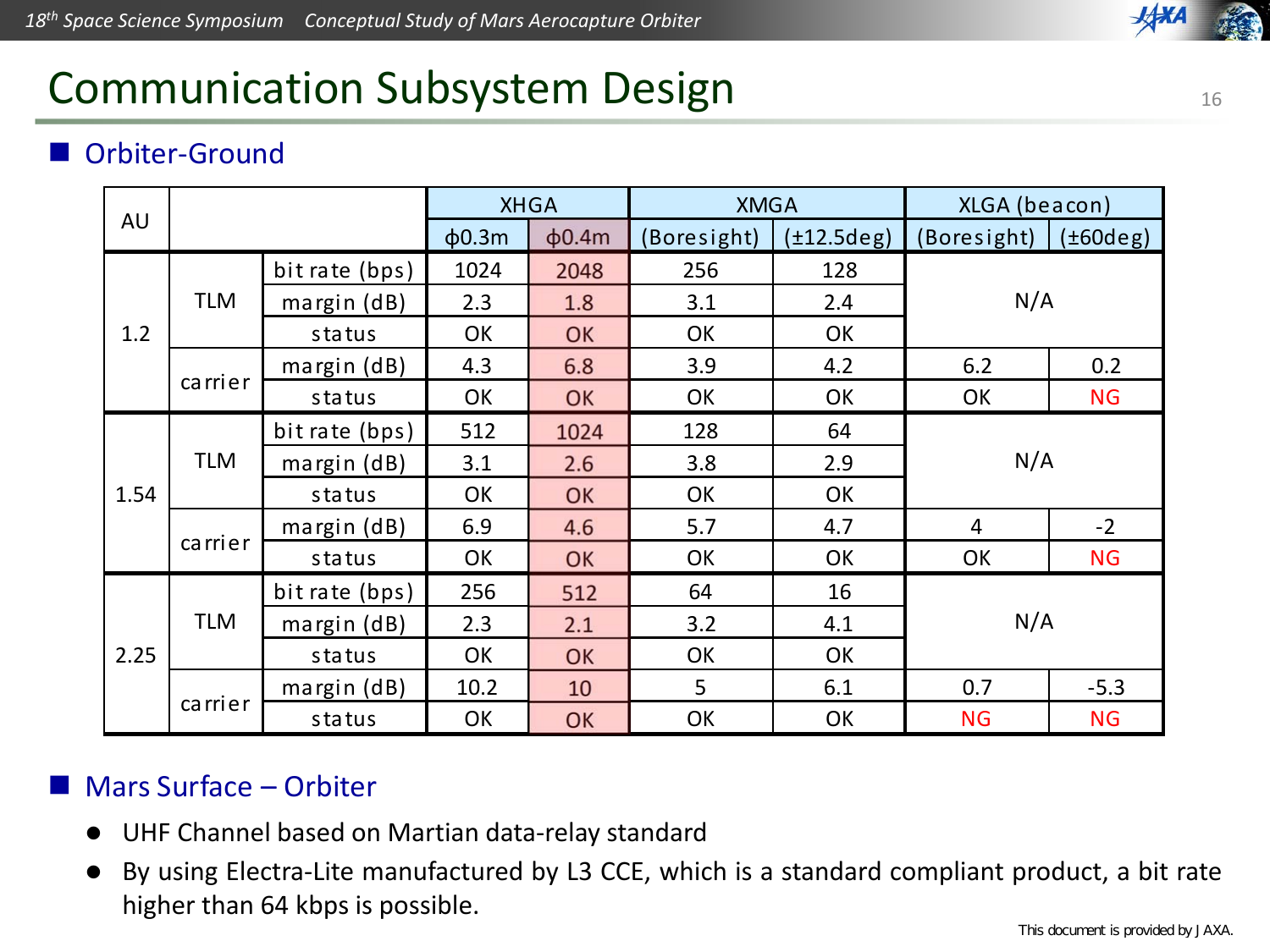### **HAXA** 麻油

### Block Diagram



This document is provided by JAXA.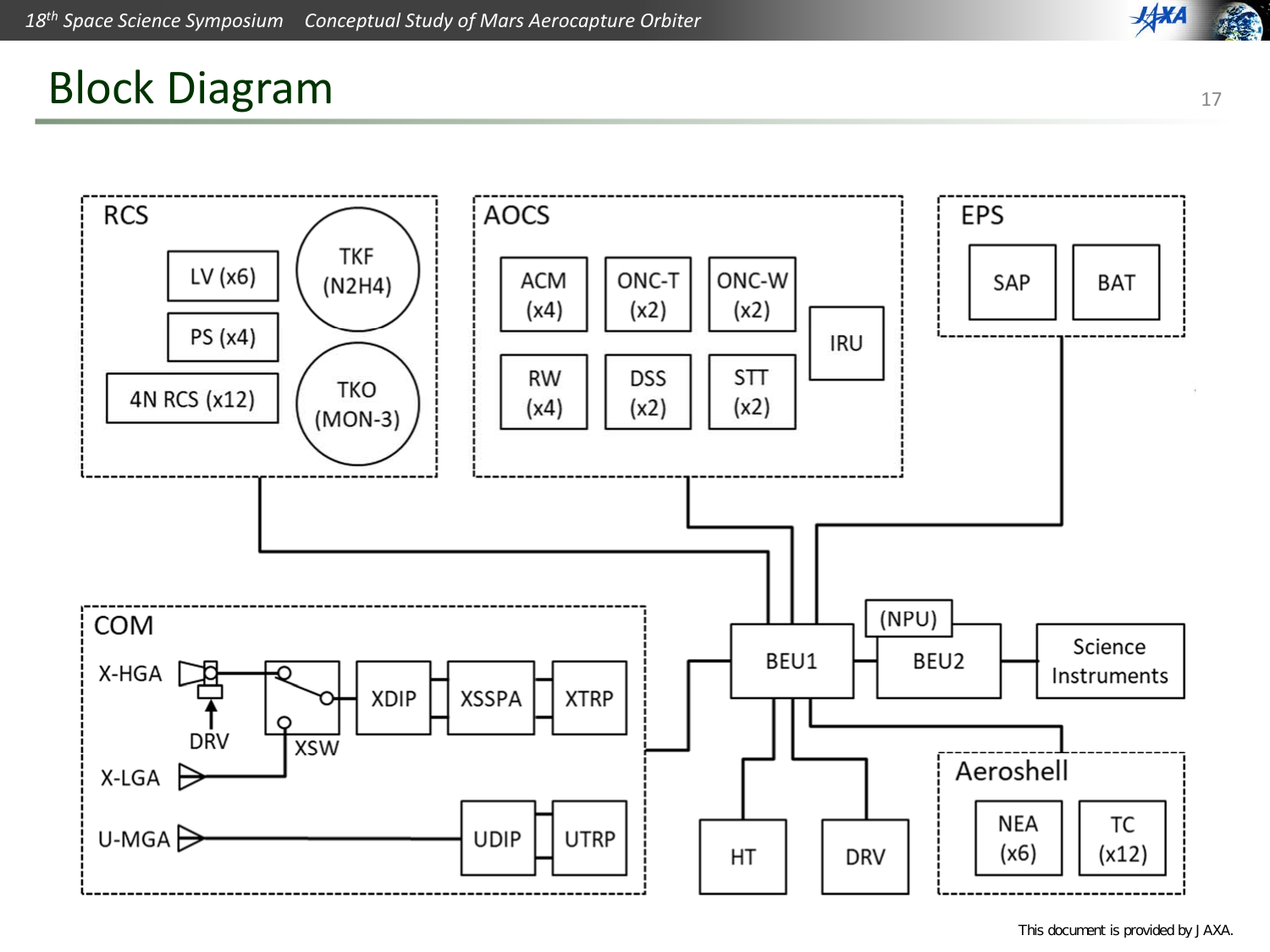### System Configuration

| Subsystem               | Mass, kg | <b>Remarks</b>                |  |  |
|-------------------------|----------|-------------------------------|--|--|
| Aeroshell               | 69       | Advanced NALT aeroshell is    |  |  |
| Forebody                | 45       | assumed.                      |  |  |
| Aftbody                 | 24       |                               |  |  |
| <b>COM</b>              | 40       |                               |  |  |
| X-band (LG, to Earth)   | 0.4      | Redundant 2 system            |  |  |
| X-band (HG, to Earth)   | 22.6     |                               |  |  |
| U-band (to Mars)        | 17       |                               |  |  |
| <b>AOCS</b>             | 14.4     |                               |  |  |
| <b>DHS</b>              | 10.6     |                               |  |  |
| <b>RCS</b>              | 59       | Combined system, 2-liquid     |  |  |
| Propellant              | 32       |                               |  |  |
| HW (4N RCS $\times$ 12) | 5        |                               |  |  |
| Tank & tubing           | 22       |                               |  |  |
| <b>TCS</b>              | 5        |                               |  |  |
| <b>EPS</b>              | 23       | $SAP = 1.5 m2, 1.2kWh/sol$    |  |  |
|                         |          | 300 Wh Li-ion battery         |  |  |
| <b>STR</b>              | 38       | Combined with aeroshell       |  |  |
| <b>INT</b>              | 14       |                               |  |  |
| Scientific Instruments  | 30       | Mars<br>&<br>Space<br>Weather |  |  |
|                         |          | Climate Instruments etc.      |  |  |
| Margin                  | 20       |                               |  |  |
| <b>Total</b>            | 323      |                               |  |  |



**JAXI** 

This document is provided by JAXA.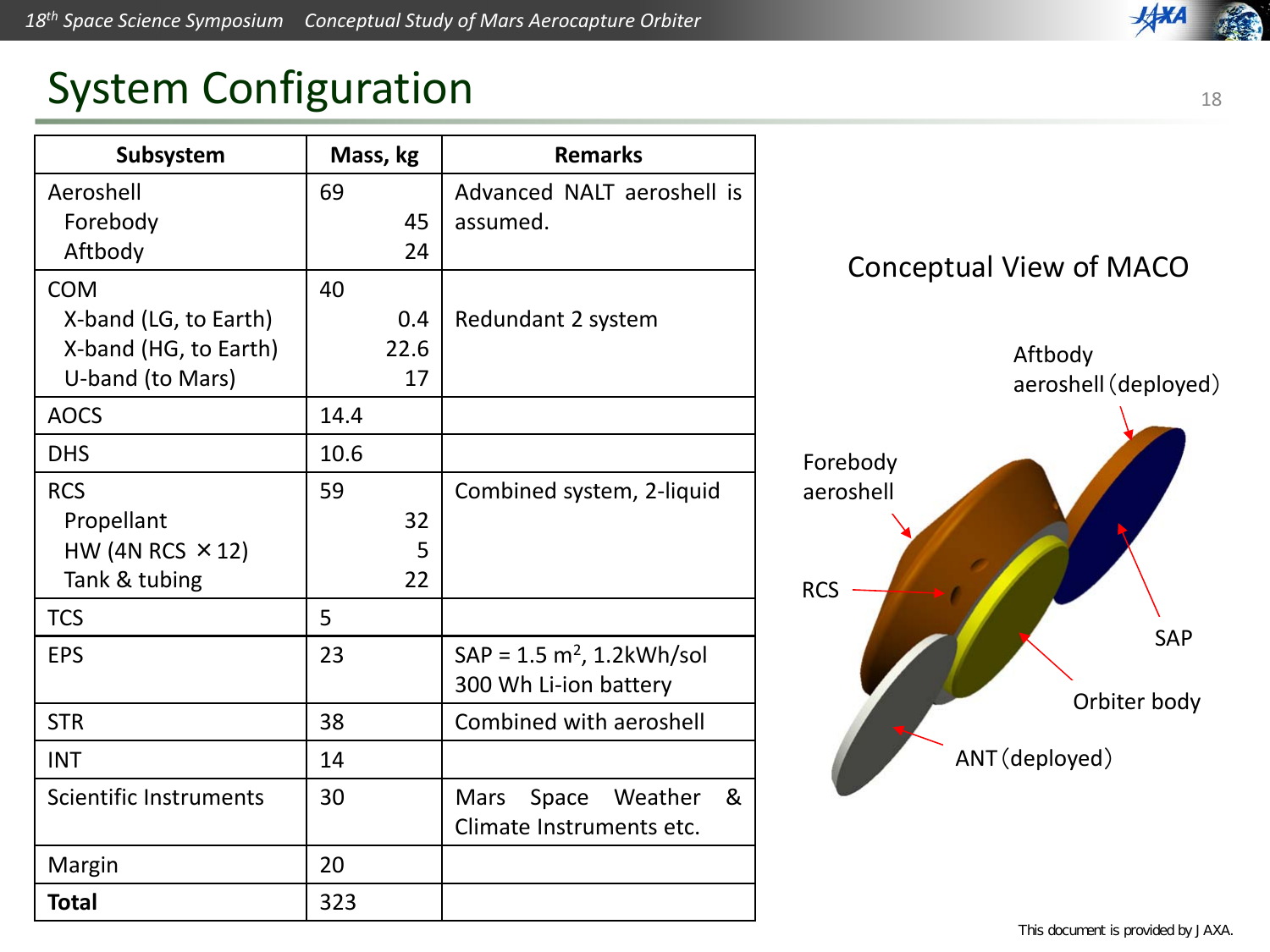### Comparison to Propulsive Orbit Insertion

#### Ŧ Direct MOI by Chemical Propulsion

- $\bullet$  $\Delta$ V required for direct MOI into a 300 $\times$ 5,000 km orbit with  $V_{\infty}$  = 2.713 km/s is 1.514 km/s.
- $\bullet$  Propellant mass ratio for propulsion system with Isp <sup>=</sup> 315 sec is **38.8 %**. Assuming structural coefficient of 0.25 for the propulsion system, mass ratio of the propulsion system is **48.5 %**.
- $\bullet$  Mass ratio of the aerocapture subsystem is estimated to be **42.4%** in <sup>a</sup> conservative analysis, even considering all the propulsion subsystem HW, which is expected to be more advantageous than MOI by the propulsion system.

Note: this advantage is degraded when propulsive MOI is combined with aerobraking after MOI, since aerocapture MOI cannot enjoy mass reduction by aerobraking.



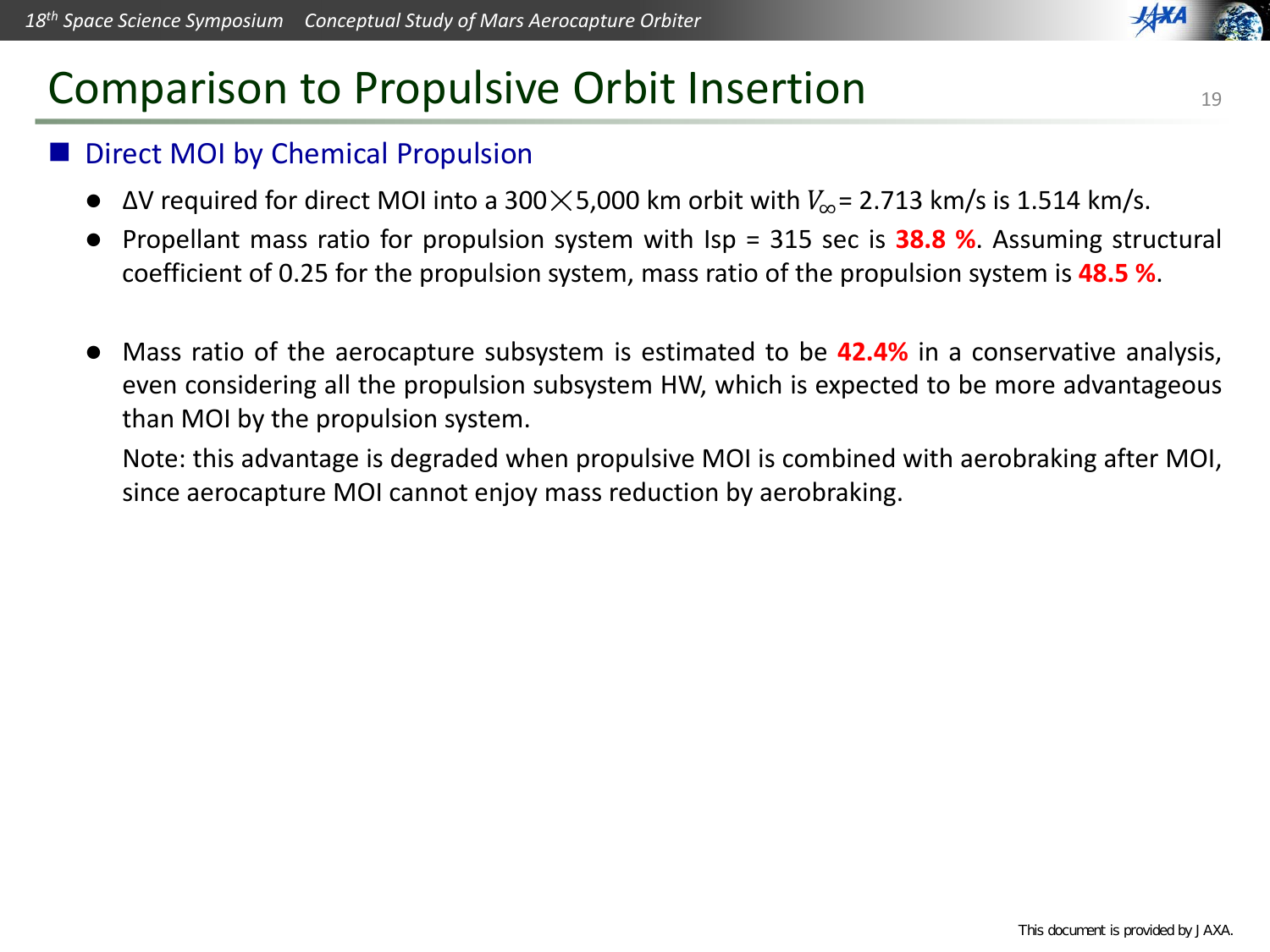### Technical Problems

### Ŧ Deployment Technology

 For thermal control and power generation, the aftbody aeroshell has to be deployed during interplanetary flight, closed before atmospheric entry, and redeployed after atmospheric exit. Genesis is <sup>a</sup> good reference.

### **Communication Subsystem**

- A small‐sized X‐band communication system with high‐gain antenna is needed.
- A U-band communication system compliant with Mars communication standard is needed. Currently, the conceptual study result by MEISEI ELECTRIC CO., LTD. is used.
- A gimbal mechanism to control the direction of antenna may be needed.

#### Ŧ Attitude Orbit Control Subsystem

● A small-sized AOCS with RWs is needed, since three axis attitude control is preferred for datarelay and science missions.

#### Ŧ Aeroshell Subsystem

Further lightweight aeroshell than current BBM is desirable.

#### Ŧ Propulsion Subsystem

Current RCS is applicable, but embedment of RCS in deployable aeroshell is difficult problem.

#### Ŧ Redundancy

 $\bullet$  HW redundancy is applied only to COM and DHS because of limited mass budget. Other type of small‐sized bus system with sufficient redundancy will be entertained in the future.